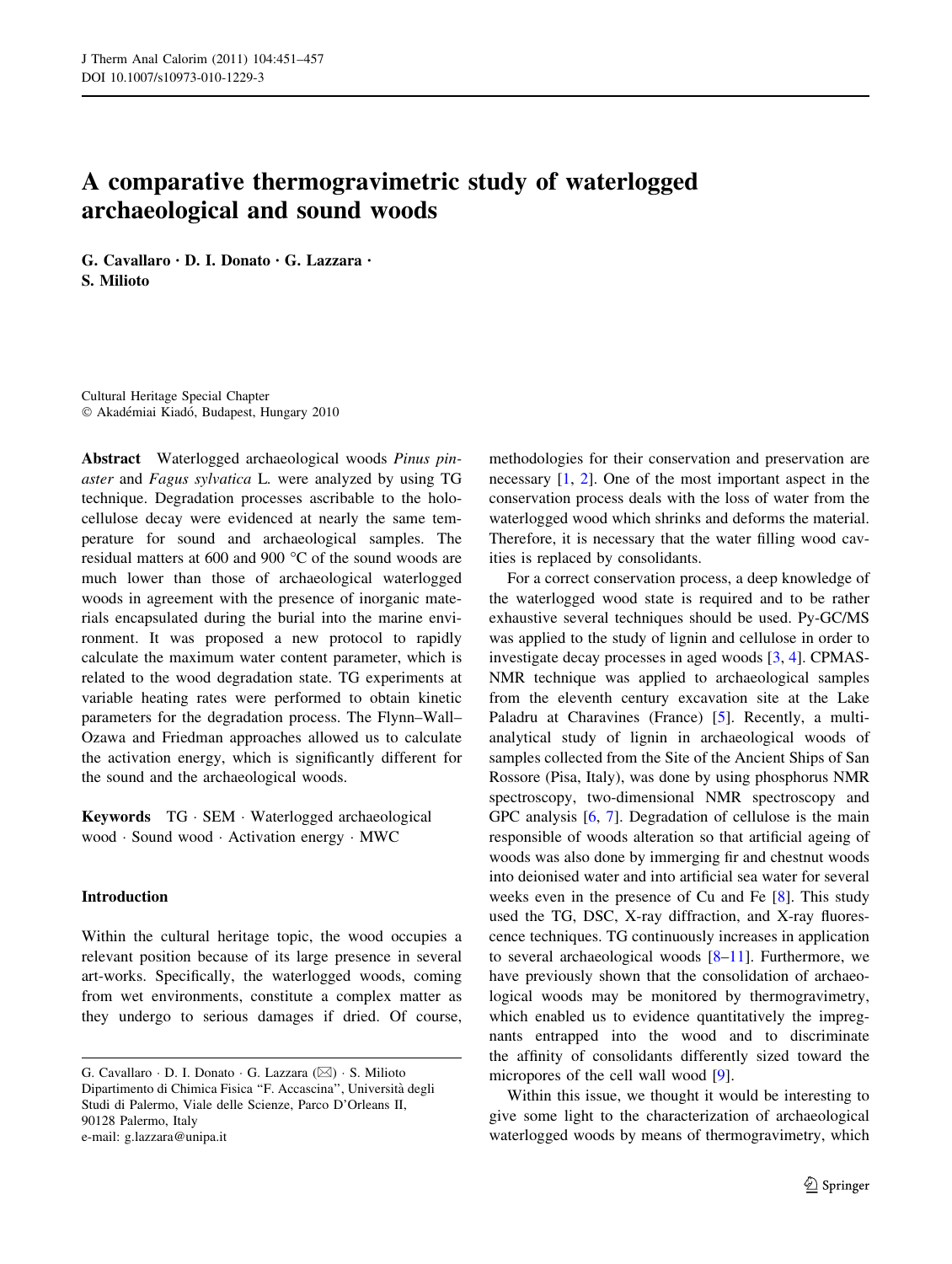has been revealed a proper and suitable technique for this purpose. In particular, we will study wood samples (Pinus  $pinaster$  and  $Fagus$  sylvatica  $L$ .) from the ship Chrétienne C, (II century, BC), discovered over the coast of Provence (France) and the sound woods of the same taxa. TG experiments at fixed heating rate will be carried out to compare the thermal stability of archaeological and sound woods. Moreover, it will be verified whether it is possible to calculate from TG measurements the maximum water content parameter, which reflects the degradation state of the wood samples, usually computed by means of a gravimetric method [\[12](#page-5-0)]. TG experiments at variable heating rates will be performed to obtain kinetic parameters for the degradation process.

#### Materials and samples

Sound woods are Pinus pinaster purchased from the Carolina Biological Supply Company and Fagus sylvatica L. supplied by IVALSA CNR (Florence).

The waterlogged archaeological woods are from the ship Chrétienne C, (II century, BC), discovered over the coast of Provence and were kindly provided by Prof. Patrice Pomey of C.N.R.S., Université de Provence (France).

The archaeological woods were characterized according to the procedure of the Italian standard UNI 11205:2007; the identification of taxon wood and the decay assessment determined from the maximum water content (MWC) are reported elsewhere [\[9](#page-5-0)].

## Thermogravimetric analysis

The measurements were performed by means of a TGA Q5000 IR apparatus (TA Instruments) under nitrogen flow of 25 cm<sup>3</sup> min<sup>-1</sup> for the sample and 10 cm<sup>3</sup> min<sup>-1</sup> for the balance. The investigated temperature range was comprised between 25 and 900 $\degree$ C at variable heating rates. We determined the first order differentiation curves of mass loss to temperature (DTG) from the temperature dependence of mass loss (TG). The decomposition temperature  $(t<sub>d</sub>)$  was calculated from the DTG peaks and shoulders. The mass loss was estimated from the area of the peaks exhibited by the DTG curves. The sample weight was ca. 5 mg. Each measurement was repeated twice at least. The accuracy on  $t_d$  and on residual mass is  $\pm 2$  °C and  $\pm 3\%$ , respectively.

#### Scanning electron microscopy

Micrographs and energy dispersive X-ray spectrum (EDX) of archaeological wood were obtained by using a microscope ESEM FEI QUANTA 200F. For the morphology, the surface of the sample was coated with gold in argon by means of an Edwards Sputter Coater S150A to avoid charging under electron beam. The EDX spectrum was registered on the uncoated sample to avoid that the peaks of gold superimpose with eventual peaks of other elements present in the sample.

## Results and discussion

Thermal stability of sound and archaeological woods

TG experiments were performed on the wood samples equilibrated at relative humidity (RH) of 50% and room temperature; the waterlogged woods were dried at 103  $^{\circ}$ C before the equilibration. Figures 1 and [2](#page-2-0) illustrate the TG and DTG curves at the heating rate of 10  $^{\circ}$ C min<sup>-1</sup> for both the sound and the waterlogged archaeological woods, respectively. As concerns the sound woods, the DTG curves are rather similar as a comparable mass loss at ca. 100 °C is detected and ascribable to water removal. Moreover, each wood exhibits a peak around 380  $\degree$ C and a shoulder at ca. 300 °C, which is more evident for F. sylvatica L. Obviously, the peculiarities at high temperatures evidence thermal degradation processes.

The archaeological samples exhibit rather different profiles of the DTG curves. Apart from the weight loss at ca. 100 °C, P. pinaster exhibits a peak around 300 °C, a



Fig. 1 Curves of mass loss to temperature (TG) and first order differentiation curves of mass loss to temperature (DTG) for Pinus pinaster (dotted line) and Fagus sylvatica L. (solid line) sound woods at the heating rate of 10  $^{\circ}$ C min<sup>-1</sup>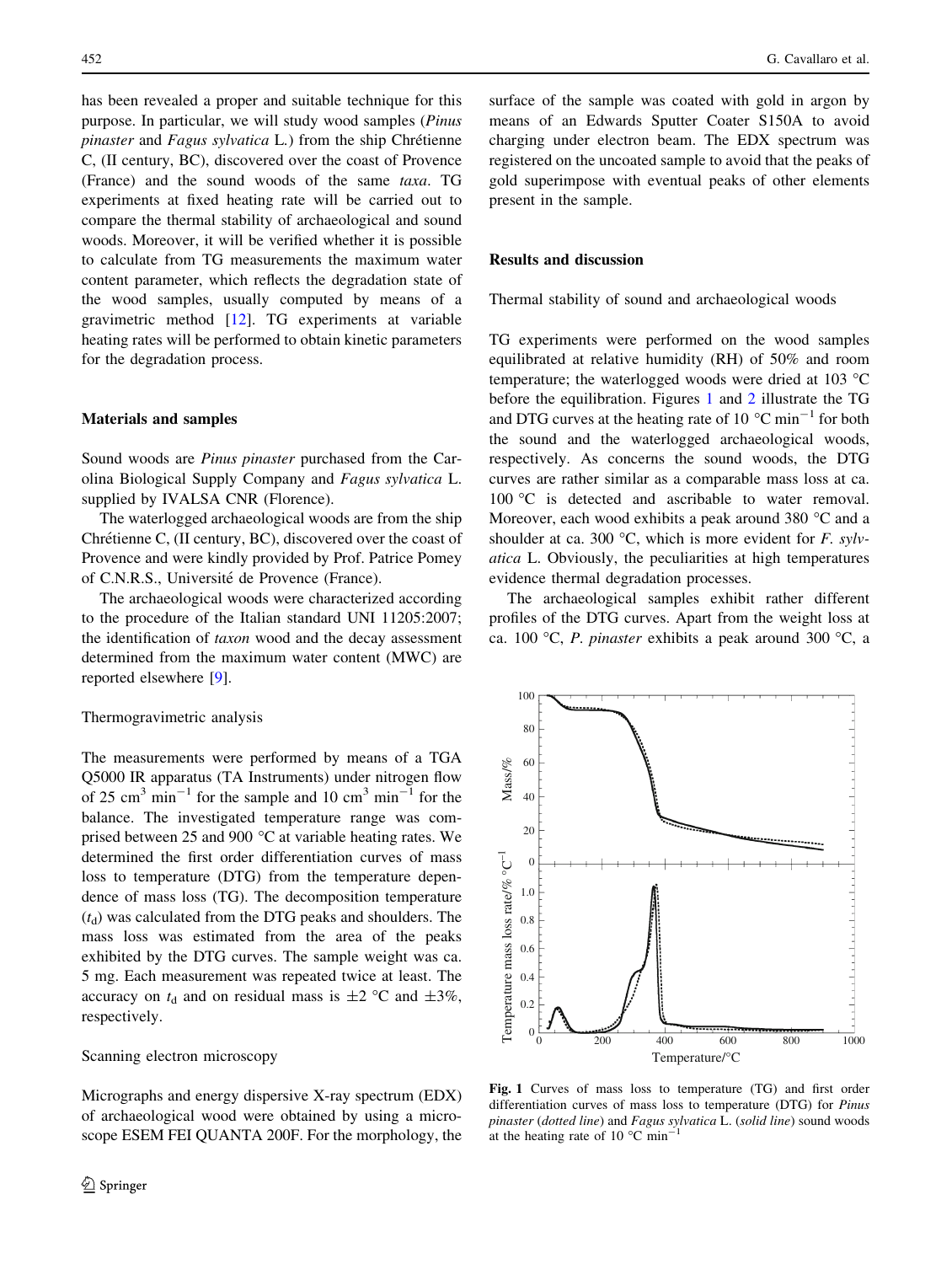<span id="page-2-0"></span>

Fig. 2 Curves of mass loss to temperature (TG) and first-order differentiation curves of mass loss to temperature (DTG) for Pinus pinaster (dotted line) and Fagus sylvatica L. (solid line) archaeological woods at the heating rate of 10  $^{\circ}$ C min<sup>-1</sup>

pronounced shoulder at 350 °C. In the case of  $F$ . sylvatical L., the DTG curve shows the water elimination, a peak at about  $350^{\circ}$ C.

The moisture content calculated as grams of water divided by grams of dried wood (MC), the residual matter, which is the non-degraded wood, present between 150 and 600 °C (RM<sub>600</sub>) and between 150 and 900 °C (RM<sub>900</sub>) and the degradation temperature  $(t_d)$  are collected in Table 1. The water content is comparable whatever is the nature of the sample. This result is expected as all the samples are equilibrated at the same humidity and temperature. Under nitrogen flow, for archaeological woods the residual is ca. 45% that is in a good agreement with our previous results [\[9](#page-5-0)] corroborating the reliability of the obtained results. For sound woods, the  $RM<sub>600</sub>$  values are comparable and lower than those of archaeological woods with the same taxa. A similar behavior is also exhibited at 900 °C where  $RM<sub>900</sub>$ of sound woods assumes values around  $10\%$  and  $RM<sub>900</sub>$  of archaeological woods do values of ca. 35%. The larger RM900 for archaeological woods may reflect the encapsulation of inorganic materials occurred during the burial into the marine environment. In fact, inorganic substrates replace organic matter; phosphate and silicates have been detected into petrified wood and calcium minerals in wood buried in terrestrial region. In our case, iron species may be found because our samples are originated from a ship that also contains iron objects [[13\]](#page-5-0). This expectation is confirmed by SEM micrographs illustrated in Fig. 3. In fact, from the morphology of the F. sylvatica L. archaeological

Table 1 Thermal properties of sound and archaeological woods

|                          | Sound woods       |                       | Archaeological woods |                       |
|--------------------------|-------------------|-----------------------|----------------------|-----------------------|
|                          | Pinus<br>pinaster | Fagus<br>sylvatica L. | Pinus<br>pinaster    | Fagus<br>sylvatica L. |
| МC                       | 9.0               | 9.3                   | 9.2                  | 8.5                   |
| $\mathrm{RM}_{600}$      | 17.3              | 17.0                  | 42.9                 | 42.0                  |
| RM <sub>900</sub>        | 11.7              | 8.8                   | 33.1                 | 34.6                  |
| $t_{\rm d}$ (first step) | 328               | 301                   | 289                  | 279                   |
| $t_{d}$ (second step)    | 373               | 364                   | 386                  | 362                   |

Samples dried at 103 °C and equilibrated at room temperature and RH 50%. Units are: MC, RM<sub>600</sub> and RM<sub>900</sub>, wt%;  $t<sub>d</sub>$ , °C



Fig. 3 Scanning electron microscopy image for Fagus sylvatica L. archaeological wood

Table 2 Elemental EDX microanalysis of Fagus sylvatica L. archaeological wood

| Element | $wt\%$ | at. $%$ |
|---------|--------|---------|
| CК      | 60.67  | 73.05   |
| O K     | 24.44  | 22.09   |
| S K     | 3.32   | 1.50    |
| Ca K    | 3.58   | 1.29    |
| Fe K    | 8.00   | 2.07    |

Data are expressed as both weight (wt%) and atomic (at.%) percent

wood sample, one can identify the presence of pyrite, which appears like a framboidal structure characterized by roughly spherical aggregates (ca.  $10 \mu m$  in diameter) of discrete equi-regular euhedral microcrystallites  $(0.5 \mu m)$  in diameter) [\[14](#page-5-0)]. The EDX spectra evidenced the presence of carbon, oxygen, sulfur, calcium, and iron (Table 2). Therefore, the present results are consistent with species composed of iron and sulfur in agreement with literature findings  $[15]$  $[15]$ .

As concerns  $t_d$  of sound woods, the values of the shoulder and the maximum of *P. pinaster* are ca.  $10-20$  °C larger than those of F. Sylvatica L. highlighting that the former is thermally more stable.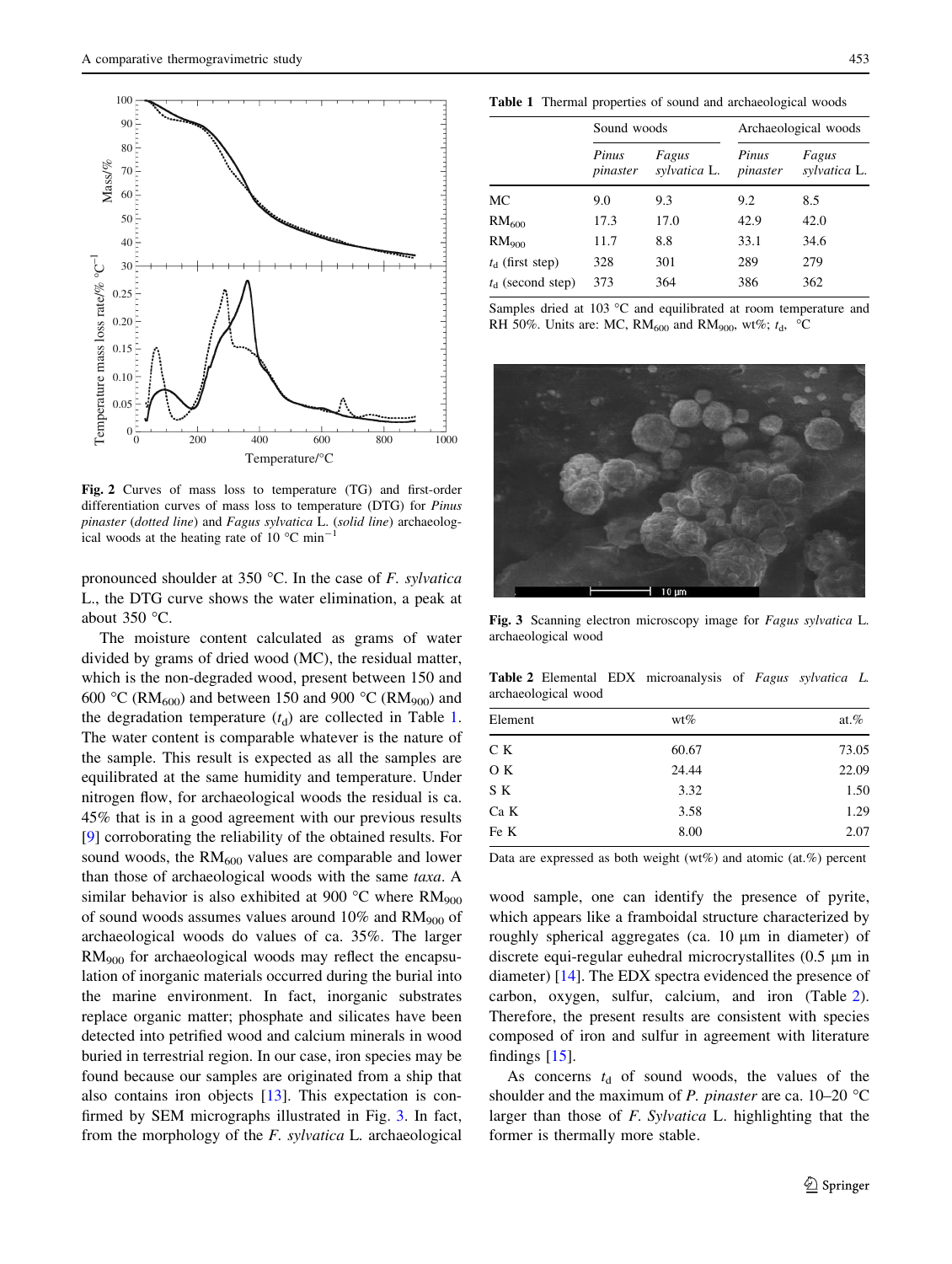<span id="page-3-0"></span>A straightforward interpretation of the  $t<sub>d</sub>$  values cannot be done because the thermal stability of the main constituents of the wood (holocellulose, lignin and so on) depend on several factors. As concerns the thermal decomposition of cellulose in wood several models have been proposed; for instance, it was assumed that the degradation may take place along the fibers or that the cellulose crystallite may start to decompose maintaining unaltered other ones  $[16]$  $[16]$ . Moreover, the crystalline index (CI) plays a relevant role. Three cellulose samples (Halocynthia  $CI = 0.74$ , cotton  $CI = 0.58$  and Funacel  $CI = 0.54$ ) showed DTG peaks centered at 341, 366, and 389  $\degree$ C, respectively. Rather complex is also the behavior of lignin, which depends on the wood species. Thus, the Larch lignin ( $t_d = 343$  °C) is more thermally stable than the *Manchurian ash* lignin ( $t_d = 317$  °C) [\[17](#page-5-0)]. On this basis, one may suppose that for both samples the sharp peak and the shoulder reflect the decomposition of holocellulose and lignin.

Interesting insights may be drawn comparing sound and archaeological woods. In particular, as concerns the Pinus, the first step takes place at rather different values while the second one does at comparable temperatures (Table [1](#page-2-0)). This is also verified for the Fagus.

Properly designed TG experiments allowed us to calculate the MWC parameter, which is related to the degradation state of waterlogged wood samples. The most common procedure is based on the gravimetric method from which the water content in the wood can be deter-mined according to the following equation [\[12](#page-5-0)]

$$
MWC = 100 * (W_1 - W_2)/W_2
$$
 (1)

where  $W_1$  is the weight of the waterlogged wood sample saturated with water,  $W_2$  is the weight of the sample dehydrated at 105 °C. To obtain reliable results such a method requires that 10 g at least of sample must be analyzed. Recently, an alternative method based on NMR measurements was proposed; it determines the proton density in liquids and, in particular, the moisture content of the wood sample can be determined instantaneously from its mass and the amplitude of its NMR free-inductiondecay [\[18](#page-5-0)]. In the following, we will describe a rapid and accurate method based on the TG measurements. Briefly, a few mg of samples saturated with water are analyzed from 25 to 150 °C (Fig. 4). The obtained MWC for *Pinus* and *Fagus* waterlogged woods are  $572 \pm 25$  and  $637 \pm 30$ , respectively, which agree well with those provided by gravimetric method (550 and 652, respectively) [[9\]](#page-5-0). This procedure is fruitful because a very small amount of wood is required (a few mg) and the experiment is performed within a few minutes in contrast to the gravimetric method, which needs ca. 10 g of sample and ca. 24 h for the experiment.



Fig. 4 Curves of mass loss to temperature for the water saturated Pinus pinaster (dotted line) and Fagus sylvatica L. (solid line) archaeological woods at the heating rate of 10  $^{\circ}$ C min<sup>-1</sup> from 25 to  $150 °C$ 

Kinetics of wood thermal degradation

Some examples of TG data at different heating rates  $(\beta)$  for a given wood sample are illustrated in Fig. [5.](#page-4-0) It is well known that combining the results from TG measurements at different  $\beta$  values, one obtains information on the kinetics of the thermal degradation process. Generally, the onset of the degradation temperatures is moved toward larger value by increasing  $\beta$  probably because the process is kinetically controlled. The TG data collected at various  $\beta$ can be treated to determine the activation energy of degradation of the woods. To this aim, we used the Flynn– Wall–Ozawa approach (FWO), which is a non-isothermal model-free method, to calculate the activation energy  $(E_a)$ as a function of the extent of conversion  $(\alpha)$  without making any assumption on the reaction mechanism. For this reason, the FWO method is widely used in kinetic studies of thermal decomposition of polymers [\[19–22](#page-6-0)]. Equation 2 was employed

$$
\ln \beta = \left[ \frac{AE_a}{RG(\alpha)} \right] - 5.33303 - 1.0516 \frac{E_a}{RT}
$$
 (2)

where  $G(\alpha)$  is a function of the extent of conversion, A is the pre-exponential factor, while  $R$  is the gas constant, and T is the absolute temperature. At a given  $\alpha$  value, from the slope of ln  $\beta$  versus 1/T plot one can easily calculate  $E_a$ . Examples of such graphs are illustrated in Fig. [6](#page-4-0) for Fagus sound wood evidencing that a good straight line between ln  $\beta$  and 1/T can be drawn. A satisfactory linearity was also obtained for other samples.

The obtained  $E_a$  values as functions of  $\alpha$  are plotted in Fig. [7](#page-4-0) for the sound and the archaeological wood samples. In the case of sound woods, the  $E_a$  values are independent of the wooden Taxon and  $\alpha$ . They are in agreement with those reported in the literature  $[23]$  $[23]$  $[23]$  for wood-pine  $(162 \text{ kJ mol}^{-1})$  and wood-maple  $(156 \text{ kJ mol}^{-1})$  and very close to the  $E_a$  values of three samples of cellulose (165,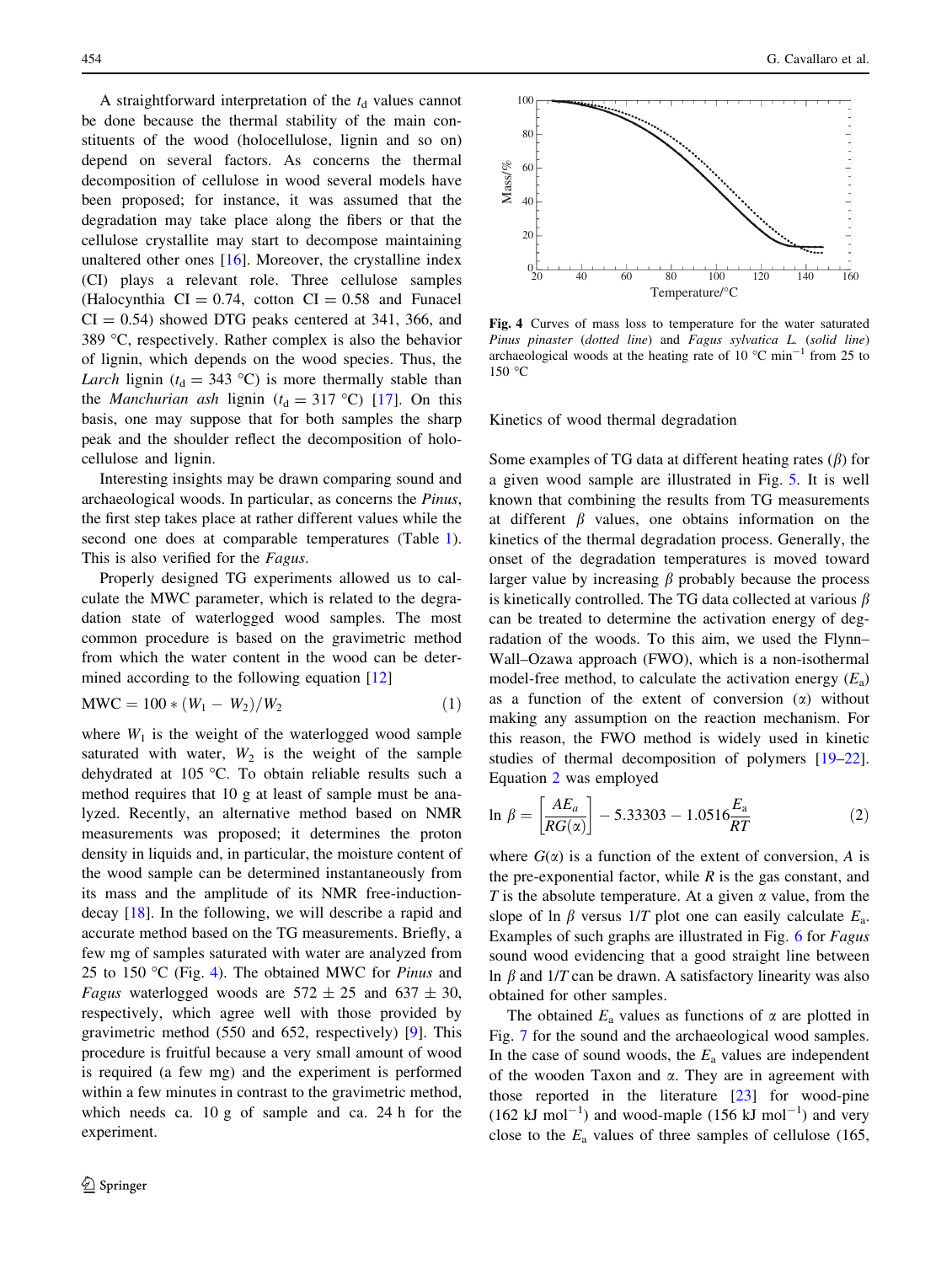<span id="page-4-0"></span>

Fig. 5 Curves of mass loss to temperature for Fagus sylvatica L. sound woods at heating rate of (solid line),  $2^{\circ}$ C min<sup>-1</sup>; (dotted line),  $5^{\circ}$ C min<sup>-1</sup>, (dotted dashed line), 10 °C min<sup>-1</sup> and (broken line),  $15$  °C min



Fig. 6 Dependence of ln  $\beta$  on  $1/T$  according to Eq. [2](#page-3-0) for Fagus sylvatica L. sound woods at the  $\alpha$  values of (filled square), 0.1; (open square), 0.2; (filled inverted triangle), 0.3; (inverted triangle), 0.4 and (filled diamond), 0.5

159, and 166 kJ mol<sup> $-1$ </sup> for Halocynthia, cotton and Funacel, respectively), which differ for the crystal structure [\[16](#page-5-0)]. This indicates that our  $E_a$  values reflect the cellulose decomposition, which involves the same energy effect whatever is the taxon or cellulose degree crystallinity.

It is worth-noting that for the archaeological woods  $E_a$  is not constant with  $\alpha$  change. This result may be a limit of the FWO method so that we decided to analyze our data with the isoconversional Friedman's method being more accurate than the FWO method for variant activation energies [\[24](#page-6-0)]. Therefore, the following equation was used

$$
\ln\left(\frac{d\alpha}{dT}\beta\right) = \ln\left[Af(\alpha)\right] - \frac{E_a}{RT}
$$
\n(3)

where  $d\alpha/dT$  is the first derivative of  $\alpha$  with temperature, and  $f(x)$  is a function of the extent of conversion that



Fig. 7 Activation energy of degradation as a function of degree of conversion for Fagus sylvatica L. (top) and Pinus pinaster (bottom) archaeological (circle) and sound (triangle) woods. Empty and filled symbols refer to data obtained by using Eqs. [2](#page-3-0) and 3, respectively

depends on the degradation mechanism. It is worth-noting that the  $E_a$  values obtained by means of the two methods are very similar (Fig. 7) with the exception of the P. pin*aster* archaeological wood, which showed the largest  $E_a$ change with  $\alpha$ . Nevertheless, the following general conclusions on the  $E_a$  values can be drawn.

For a given  $\alpha$ , the  $E_a$  value for the archaeological wood is larger than that of  $E_a$  of the corresponding sound wood. This result is interesting because: (1) it may give insight on the thermal degradation behavior of woods, and (2) it might be considered a new parameter for the classification of wood samples in dependence of their degradation state. In principle, one may argue that the component, which degrades with a lower activation energy is lost over time, and therefore the remained organic materials, most stable components, determine the larger  $E_a$  values in agreement with the experimental results for archaeological woods (Fig. 7). The increase of  $E_a$  for the archaeological woods might reflect the different holocellulose/lignin ratio compared to the sound woods. However,  $E_a$  values ranging between 130 and 170 kJ mol<sup>-1</sup> for pure lignin are reported [\[25](#page-6-0)]. Furthermore, the chemical structure of lignin in sound and archaeological woods is rather similar [\[7](#page-5-0)]. One may therefore rule out that the large  $E_a$  values are controlled by the lignin content in the archaeological woods. Instead, it is likely that the inorganic material encapsulated into the wood may generate the significant differences between sound and archaeological woods in agreement with the higher RM<sub>900</sub> values.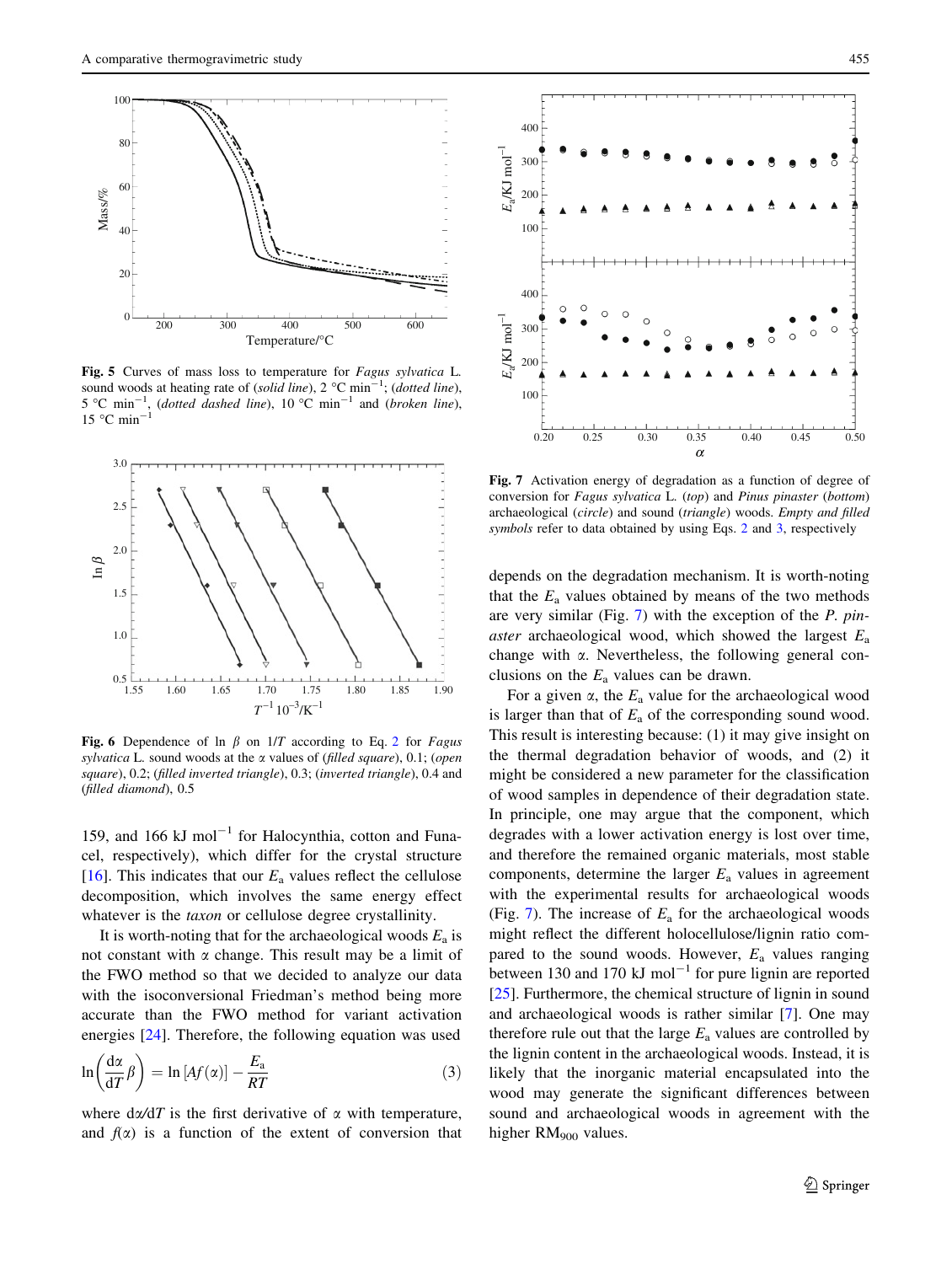<span id="page-5-0"></span>

Fig. 8 Key parameters that can be calculated from TG curves of wood samples

On the relevance of the thermogravimetry applied to archaeological wood

Thermogravimetric analysis represents a powerful, lowcost, and micro-destructive method for the investigation of the conservation state of wooden findings. Several information can be drawn from TG curves looking at the different temperature domains as sketched in Fig. 8. By studying wet wood samples, the weight loss up to  $150^{\circ}$ C related to the water content provides a fast route to calculate the MWC parameter with a few mg of sample and within a few minutes that is more convenient than the conventional gravimetric method, which is time consuming and it requires grams of sample. Moreover, the TG can be used for the characterization of small wooden findings or samples obtained from micro-coring, which are not measurable by means of the conventional method due to the limited amount. The MWC parameter is strategic in the classification of the state of conservation of an archaeological wood because it can be also related to the porosity of the wood, which is essential for choosing the procedure of consolidation [[26\]](#page-6-0). The degradation steps at larger temperatures give insights on the holocellulose and lignin content, while the residual matter at 900 $\degree$ C is related to the mineral matter present into the wood. Measurements carried out at variable heating rates provide the activation energy for the degradation process. In addition, we recently showed [9] that TG technique applied to consolidated wood provides accurate evaluation of the percentage of consolidant encapsulated into the cavity of the sample, it enables us to discriminate the amount of consolidants having different thermal stability and, finally, the affinity of consolidants differently sized towards the micropores of the cell wall wood.

Acknowledgements The work was financially supported by the University of Palermo. We thank the ''Fondazione Banco di Sicilia'' which cofinanced the TGA Q5000 IR apparatus (Convenzione PR 4.b/08).

### References

- 1. Jordan BA. Site characteristics impacting the survival of historic waterlogged wood: a review. Int Biodeterior Biodegrad. 2001;47: 47–54.
- 2. Giachi G, Capretti C, Macchioni N, Pizzo B, Donato ID. A methodological approach in the evaluation of efficacy of treatment for the dimensional stabilization of waterlogged archaeological wood. J Cult Herit. 2010;11:91–101.
- 3. Van Bergen PF, Imogen P, Ogilvie TMA, Caple C, Evershed RP. Evidence for demethylation of syringyl moieties in archaeological wood using pyrolysis-gas chromatography/mass spectrometry. Rapid Commun Mass Spectrom. 2000;14:71–9.
- 4. Popescu CM, Dobele G, Rossinskaja G, Dizhbite T, Vasile C. Degradation of lime wood painting supports evaluation of changes in the structure of aged lime wood by different physico-chemical methods. J Anal Appl Pyrolysis. 2007;79:71–7.
- 5. Bardet M, Foray MF. Trân QK high-resolution solid-state CPMAS NMR study of archaeological woods. Anal Chem. 2002; 74:4386–90.
- 6. Salanti A, Zoia L, Tolppa EL, Giachi G, Orlandi M. Characterization of waterlogged wood by NMR and GPC techniques. Microchem J. 2010;95:345–52.
- 7. Colombini MP, Lucejkoa JJ, Modugno F, Orlandi M, Tolppa EL, Zoia L. A multi-analytical study of degradation of lignin in archaeological waterlogged wood. Talanta. 2009;80:61–70.
- 8. Franceschi E, Cascone I, Nole D. Thermal XRD and spectrophotometric study on artificially degraded woods. J Therm Anal Calorim. 2008;91:119–25.
- 9. Donato DI, Lazzara G, Milioto S. Thermogravimetric analysis: a tool to evaluate the ability mixtures in consolidating waterlogged archaeological woods. J Therm Anal Calorim. 2010;101: 1085–91.
- 10. Campanella L, Tomassetti M, Tomellini R. Thermoanalysis of ancient, fresh and waterlogged woods. J Therm Anal Calorim. 1991;37:1923–32.
- 11. Streibel T, Geißler R, Saraji-Bozorgzad M, Sklorz M, Kaisersberger E, Denner T, Zimmermann R. Evolved gas analysis (EGA) in TG and DSC with single photon ionisation mass spectrometry (SPI-MS): molecular organic signatures from pyrolysis of soft and hard wood, coal, crude oil and ABS polymer. J Therm Anal Calorim. 2009;96:795–804.
- 12. Florian E (1989) Scope and history of archaeological wood Archaeological Wood, Ed American Chemical Society, Washington, DC 1990, p 8
- 13. Hedges JI. The chemistry of archaeological wood. In: Rowell RM, Barbour RJ, editors. Archaeological wood properties chemistry and preservation. Advances in Chemistry Series 225. Washington: American Chemical Society; 1990. p. 137
- 14. Wilkin RT, Barnes HL. Formation processes of framboidal pyrite. Geochim Cosmochim Acta. 1997;61:323–39.
- 15. Fors Y, Nilsson T, Risberg ED, Sandstrom M. Torssander P Sulfur accumulation in pinewood (Pinus sylvestris) induced by bacteria in a simulated seabed environment: implications for marine archaeological wood and fossil fuels. Int Biodeter Biodegradation. 2008;62:336–47.
- 16. Kim UJ, Eom SH, Wada M. Thermal decomposition of native cellulose: influence on crystallite size. Polym Degrad Stab. 2010;95:778–81.
- 17. Li J, Lib B, Zhang X. Comparative studies of thermal degradation between larch lignin and manchurian ash lignin. Polym Degrad Stab. 2002;78:279–85.
- 18. Merela M, Oven P, Sersa I, Mikac U. A single point NMR method for instantaneous determination of the moisture content of wood. Holzforschung. 2009;63:348–51.